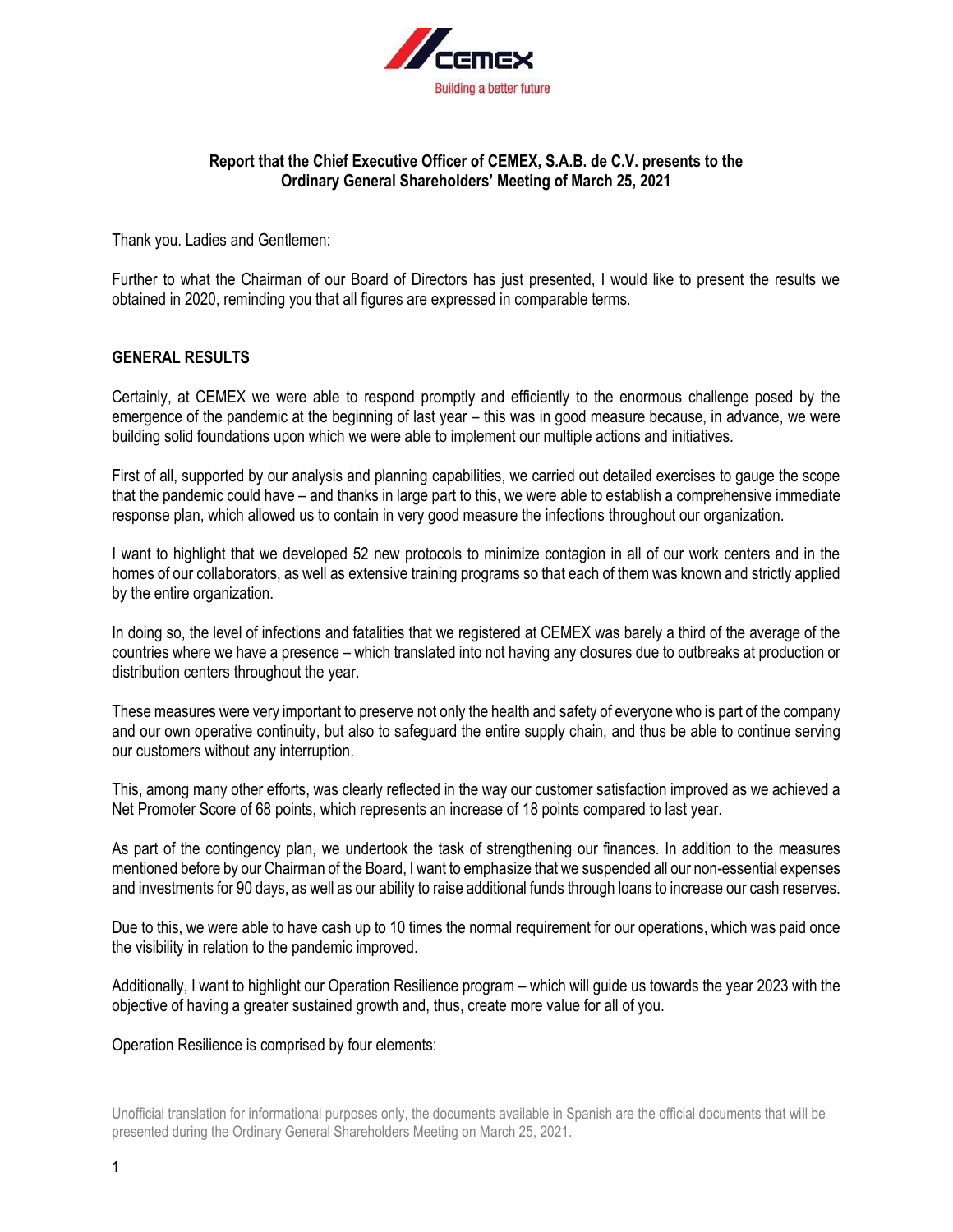

- First, increasing the profitability of all our businesses, with the goal of reaching a 20% EBITDA margin.
- Second, optimizing our portfolio to increase our growth through strategic investments and divestments, while at the same time driving our new key business of Urbanization Solutions.
- Third, having a capital structure with a level of leverage of less than or equal to three times, which would allow us to regain investment grade.
- And, fourth, promoting sustainability through an ambitious agenda that translates into a competitive advantage for us.

Hence, based on the efforts we made in previous years, our timely response to the pandemic, our customer-centered approach and the new program I just outlined –we managed to obtain good results in 2020.

Our net sales increased by 1 percent, reaching a total of \$12.97 billion dollars.

Our annual cement volumes increased by 1 percent, while our concrete and aggregates volumes decreased by 6 and 3 percent, respectively.

The prices of our cement registered average increases of 1 percent, while those of concrete and aggregates increased by 2 percent, allowing us to compensate part of the increase in the costs of our main supplies.

On the other hand, our Operation Resilience program contributed significantly by generating savings of \$280 million dollars in operating costs and efficiencies – 2020 becoming the year with the lowest percentage of operating expenses over sales in history, and demonstrating that we are achieving to be even more efficient in our management.

Therefore, our operating cash flow increased by 7 percent to a total of \$2.46 billion dollars; while the EBITDA margin increased by almost 1 percentage point, to reach 19 percent.

This, added to our optimization of working capital and lower maintenance capital expenditures, made it possible for us to convert each dollar generated from the operating flow into 30 percent of free cash flow, which increased by about 60 percent, to reach \$734 million dollars.

These resources were used for the most part to reduce our net debt, thus at the end of 2020 we managed to reduce it by \$771 million dollars, to a total of \$10.097 billion dollars - which represents a decrease of approximately \$7.5 billion dollars compared to the beginning of 2014.

Likewise, with the aim to generate greater value for you, last year we carried out a buyback of approximately \$83 million dollars of CEMEX shares.

Altogether, I inform you that in 2020 we obtained a net loss of \$1.467 billion dollars, mainly due to the accounting impairment of assets for approximately \$1.5 billion dollars, which did not represent a cash outflow.

# **RESULTS BY COUNTRY AND REGION**

Now, I will summarize the results of our operations by region.

#### **Mexico**

In Mexico, cement volumes increased by 6 percent, while concrete and aggregates volumes decreased by 16 and 10 percent, respectively, with which net sales grew 7 percent, for a total of \$2.812 billion dollars.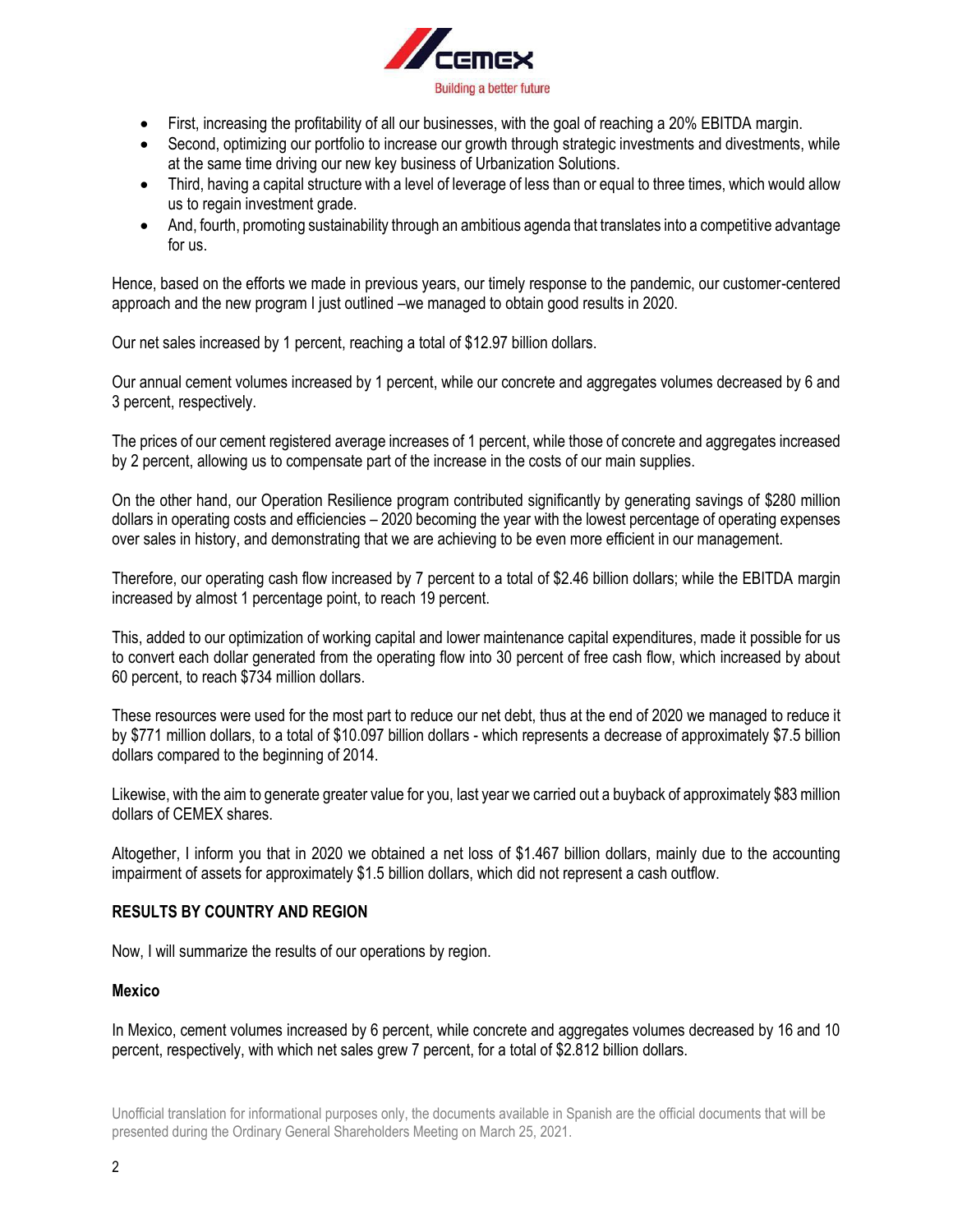

In turn, operating cash flow rose by 7 percent, for a total of \$931 million dollars.

On the other hand, our cement and aggregates prices increased by 2 and 7 percent, respectively, while our concrete prices remained unchanged.

Demand was mainly driven by self-construction, supported by remittances and social programs developed by the Government, while the formal sector was reactivated in the second half of the year. For 2021, we expect an even higher demand, due among other factors, to the social welfare programs of the federal government, as well as infrastructure and housing projects.

# **United States**

In the United States, cement volumes increased by 8 percent and concrete and aggregates volumes increased by 1 and 4 percent respectively.

Thus, net sales grew by 6 percent, for a total of \$3.994 billion dollars, while operating cash flow rose by 19 percent, for a total of \$747 million dollars.

Our cement prices remained unchanged, while concrete prices rose by 1 percent. As for aggregates prices, they decreased by 1 percent.

The main driver of demand came from the residential sector and infrastructure spending. This year we anticipate strong demand, driven by housing construction and by the infrastructure sector.

### **EMEAA**

In our Europe, Middle East, Africa and Asia region, volumes of cement, concrete and aggregates decreased by 1.4 and 3 percent, respectively, which represented a 1 percent decrease in our net sales, for a total of \$4.417 billion dollars.

Our EBITDA decreased by 1 percent, reaching \$630 million dollars; while our cement prices decreased by 3 percent, concrete prices remained unchanged and aggregates prices increased by 1 percent.

Demand came mostly from Europe, Israel and the Philippines, and for this year we anticipate a relatively favorable situation, due among other things to less uncertainty following the agreement between the United Kingdom and the European Union, and to fiscal stimuli to promote growth.

#### **Central and South America and the Caribbean**

Regarding Central America, South America and the Caribbean, the volumes of cement, concrete and aggregates decreased by 8, 34 and 33 percent, respectively.

Net sales decreased by 8 percent to a total of \$1.456 billion dollars, while EBITDA rose by 2 percent to \$372 million dollars.

On the other hand, the prices of cement and aggregates increased by 4 and 3 percent, respectively, while those of concrete decreased by 3 percent.

In Colombia, demand came especially from public spending on social housing and the 4G infrastructure program, while in the Dominican Republic there was a strong boost to self-construction.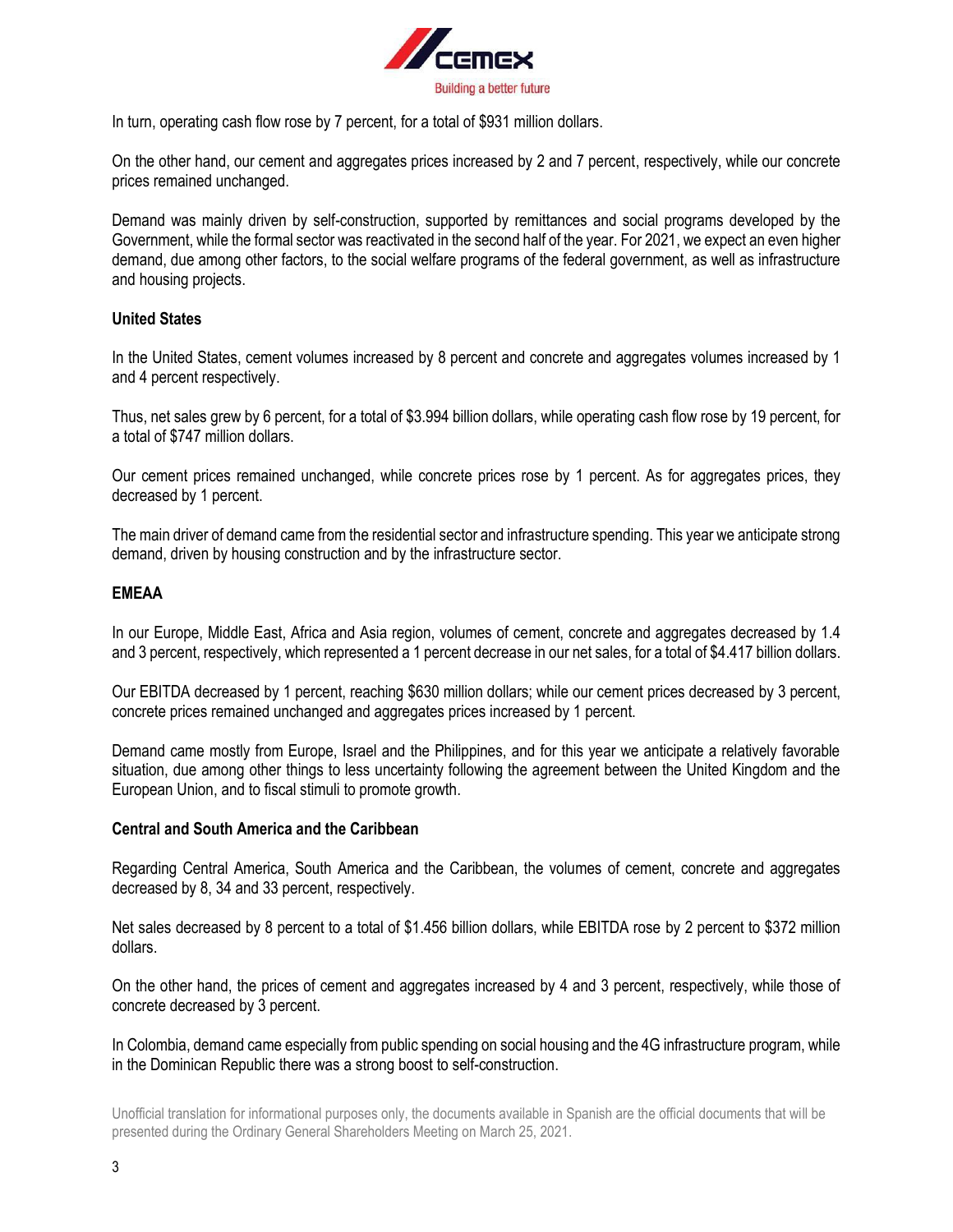

### **International marketing**

Lastly, regarding our international marketing, in 2020 we executed operations in 95 countries, with a total volume of approximately 12 million metric tons, of which about 10 million corresponded to cement and clinker.

### **Perspectives**

As we can see, 2020 was a more challenging year than normal, but we made very significant progress, which makes us see the business outlook with optimism.

Health and Safety remain our top priority. Last year we lowered the disabling incident rate among our employees to 0.5 - to reassert ourselves at the forefront of our industry in this vital area.

Additionally, approximately 90 percent of our recurrent customers use CEMEX Go, while 61 percent of our total sales are processed through this digital platform. Our digital strategy has given very tangible results.

Similarly, our new key business, Urbanization Solutions, contributes to Operation Resilience's objective of optimizing our portfolio. By concentrating on meeting the growing demand that originates in large metropolises, through vertical integration we offer innovative solutions, ranging from providing specialized construction products to actively contributing to the development of circular economies.

Likewise, we are making investments with great potential. Just to mention two examples, in 2020 we announced a project together with the Swiss company Synhelion, with the aim of reducing the carbon footprint of our emissions through the use of solar energy; and through CEMEX Ventures we entered into an agreement with Carbon Clean to develop a truly affordable carbon capture solution for the entire cement industry.

At the same time, as mentioned above, we were able to significantly strengthen our financial position. In January of this year, we were able to place a bond for \$1.75 billion dollars, which represents a record for CEMEX, as it is the largest issuance and with a historical rate in dollars of 3.875 percent. This transaction alone will generate savings of \$50 million dollars in our financial expenses.

We not only successfully entered the capital markets, but we were also backed by banks when successfully negotiating to extend our maturities, so we do not have significant payments on our debt until mid-2023.

In addition, I want to highlight that our main bank debt agreement is now linked to various sustainability criteria, including the reduction of net CO2 emissions, making it one of the largest sustainability-linked bank debt agreements in the world.

We continue to make progress in our effort to combat climate change. First, because in 2020 we managed to reduce our CO2 emissions by almost 23 percent compared to the base year of 1990; at the same time, we continue to replace traditional fossil fuels with alternative fuels, which are more friendly to the environment, with a substitution rate of over 25 percent; while 29 percent of our electric energy consumption came from clean energy sources. Secondly, because we now not only have a detailed "roadmap" to reach our goal of reducing our CO2 emissions by 35 percent by 2030, but also because its feasibility was validated by the prestigious international organization Carbon Trust.